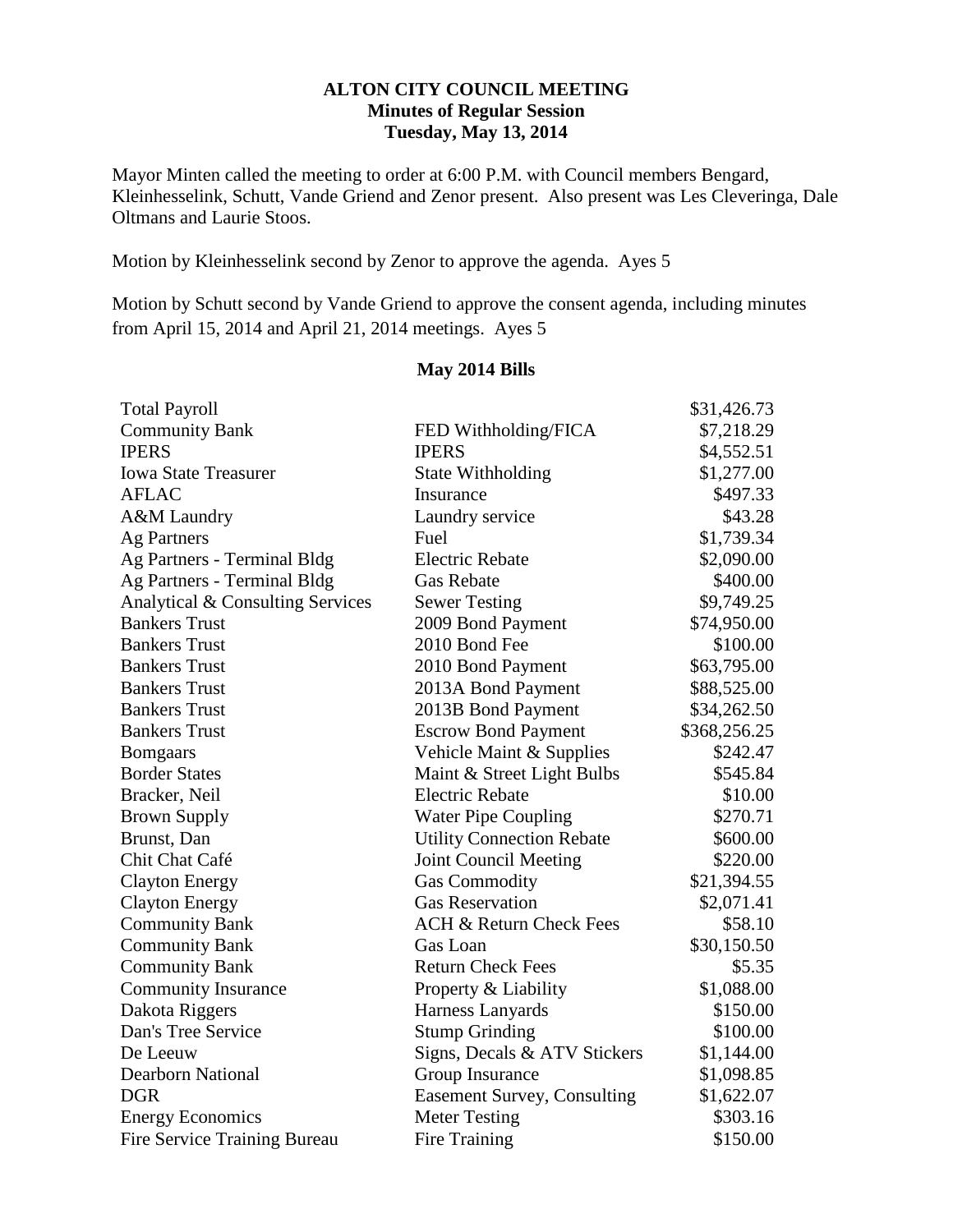| Foreman Tire                           | Tires & Alignment               | \$642.60     |
|----------------------------------------|---------------------------------|--------------|
| <b>Fransyl Equipment</b>               | <b>Vehicle Maintenance</b>      | \$827.00     |
| Glenn's Copier                         | <b>Office Supplies</b>          | \$430.25     |
| Global                                 | Supplies                        | \$54.33      |
| <b>GPM</b>                             | GLS Sampler & Accessories       | \$2,675.64   |
| Holiday Inn                            | Travel/Training                 | \$475.40     |
| I-80 Equipment                         | <b>Bucket Truck</b>             | \$87,100.00  |
| <b>Iowa DOT</b>                        | Salt                            | \$438.00     |
| <b>Iowa Finance Authority</b>          | <b>SRF Loan Payment</b>         | \$6,798.75   |
| Iowa League of Cities                  | Registration                    | \$180.00     |
| Iowa One Call                          | Locates                         | \$31.50      |
| Iowa State University                  | Fire Training                   | \$150.00     |
| Jebro                                  | $CRS-2$                         | \$766.50     |
| Klay, Veldhuizen, Bindner, De Jong     | Legal Fees                      | \$270.00     |
| Kriz-Davis                             | Repair Kit                      | \$60.00      |
| <b>MBMECA</b>                          | <b>Electric Transmission</b>    | \$5,136.08   |
| Metering & Technology Solutions        | Meter                           | \$574.15     |
| Mid-American                           | <b>Street Lighting</b>          | \$119.28     |
| Mid Sioux                              | <b>Project Share</b>            | \$20.00      |
| Missouri River                         | Electric                        | \$39,846.43  |
| Motor Inn                              | <b>Vehicle Maintenance</b>      | \$223.43     |
| <b>Municipal Utilities</b>             | <b>Utilities</b>                | \$2,019.37   |
| <b>NAPA</b>                            | <b>Vehicle Maintenance</b>      | \$1,010.55   |
| <b>Neal Chase</b>                      | Supplies & Maintenance          | \$647.26     |
| Northwest Iowa Agronomy                | <b>Electric Rebate</b>          | \$250.00     |
| Northwest Iowa Planning & Dev.         | <b>Annual Dues</b>              | \$547.20     |
| Northwest Iowa REC                     | <b>Meeting Registration</b>     | \$35.00      |
| <b>Orange City Municipal Utilities</b> | <b>Bulk Water</b>               | \$7,435.24   |
| <b>Orange City Sanitation</b>          | Clean-up Days                   | \$290.00     |
| <b>Orange City Sanitation</b>          | <b>Garbage Hauling</b>          | \$5,911.70   |
| <b>Outdoor Recreation Products</b>     | Playground Equipment            | \$1,477.25   |
| <b>Pluim Publishing</b>                | <b>Electric Notice</b>          | \$54.38      |
| <b>Schwebach's Powder Coating</b>      | Fire Pit Cover                  | \$85.00      |
| Sioux Golf & CC                        | <b>Hall Rental</b>              | \$125.00     |
| <b>Siouxland Press</b>                 | Publications                    | \$297.00     |
| Skarshaug                              | <b>Safety Equipment Testing</b> | \$299.90     |
| <b>Stan Houston Equipment</b>          | Oil                             | \$199.80     |
| Style-Rite                             | Seat Repair                     | \$99.00      |
| Treasurer - State of Iowa              | Sales Tax                       | \$3,912.58   |
| Tritech                                | <b>Rescue Billing</b>           | \$55.00      |
| US Cellular                            | <b>Cell Phones</b>              | \$228.34     |
| <b>USA Bluebook</b>                    | <b>Testing Supplies</b>         | \$252.88     |
| Van Maanen's                           | Charger                         | \$9.99       |
| Visa                                   | Travel/Training, Supplies       | \$541.88     |
| Wellmark                               | Group Insurance                 | \$8,817.52   |
| Wesco                                  | Wire                            | \$1,504.68   |
| WesTel                                 | Telephone, Fax & Internet       | \$536.93     |
| Zep                                    | Paper Towels                    | \$182.14     |
| <b>Grand Total</b>                     |                                 | \$920,207.29 |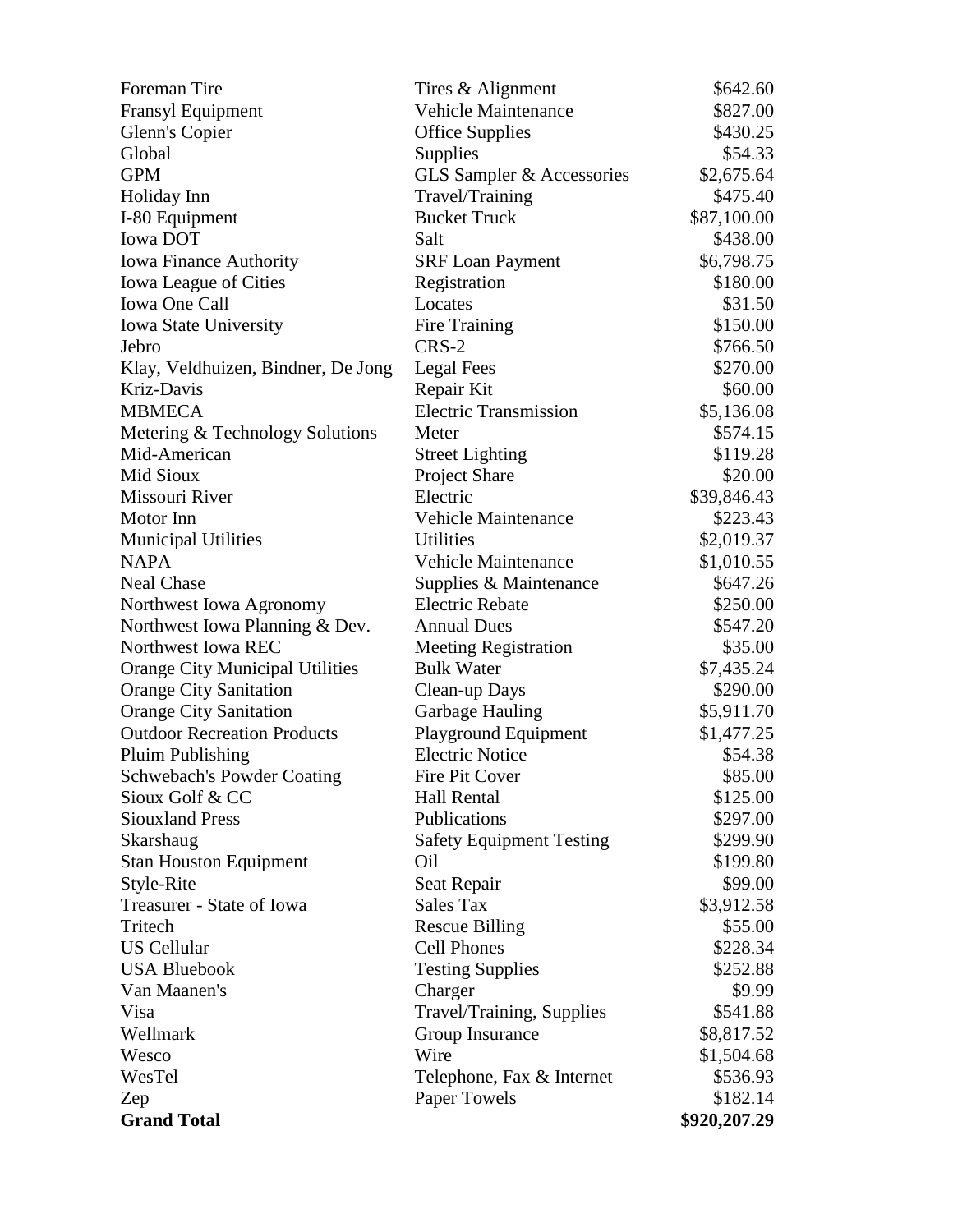Council member Vande Griend left meeting due to conflict of interest.

**Kennedy Ave:** Les Cleveringa presented the Council with a cost estimate to hard surface Kennedy Ave from Highway 10 to the northern end of Prairies Edge Development.

Cleveringa proposed the City pay for 50% of the third party participation required for consideration by the County.

Oltmans presented the Council with information on previous Council actions and the annexation process. There was nothing documented in regards to the City paving the road.

Oltmans informed the Council that the curb and gutter would have to be waived if road was hard surfaced and the funding source would have to be a bond.

Zenor commented that currently the City does not have enough funds to fix the current streets let alone hard surface a new street.

Schutt mentioned that normally the developer reaps the financial benefits of a new development because they usually take on the cost of the infrastructure and paving roads.

Bengard pointed out that any action would set a precedence for future developments and projects.

Kleinhesselink stated in 2004 when the development was platted, the Council informed Cleveringa that the City would not be responsible for paving Kennedy Ave. Mayor Minten and Oltmans were Council members at the time and concur with Kleinhesselink's remarks.

The consensus of the Council was to take no action.

**Speed Limit:** Cleveringa requested that the current speed limit on Kennedy Ave be lowered to 35 mph. Per the County Engineer a request must be made by the City. Mayor Minten will speak with the Sheriff and the Chief of Police.

Motion by Schutt and second by Zenor to submit a request to the Sioux County Engineer to change the speed limit to 35 mph from the north edge of Prairies Edge Development to Highway 10 based on the County Engineer's recommendation. Ayes 4

Cleveringa left at 6:27.

Vande Griend rejoined Council.

**Sanitation Contract:** Oltmans informed the Council that the NWI Solid Waste Landfill has increased the gate fee due to additional regulatory requirements. Orange City Sanitation has requested a \$.50 increase per household per month to cover the increased gate fee.

It being a regular meeting of the City Council of the City of Alton, Iowa, Councilman Bengard introduces and causes to be read a bill for Ordinance 707 entitled: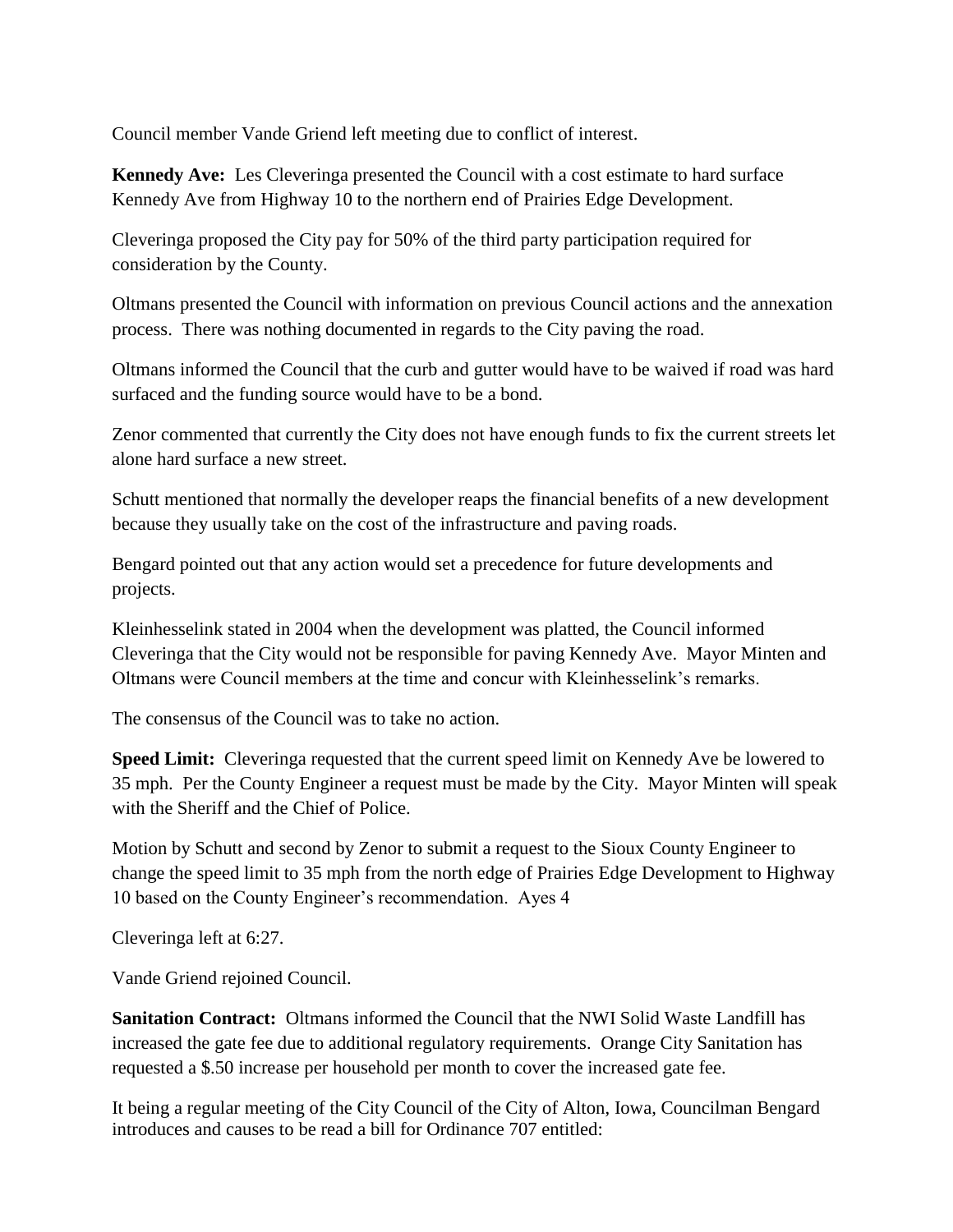# **AN ORDINANCE AMENDING THE CODE OF ORDINANCES OF THE CITY OF ALTON, IOWA 2002 BY AMENDING PROVISIONS PERTAINING TO THE COLLECTION AND TRANSPORTATION OF SOLID WASTE**

Motion by council member Kleinhesselink that the reading just had to be the first and the Council dispense with the statutory provision that this Ordinance be fully and distinctly read on three different days as provided by section 380.3 of the Code of Iowa. Motion was duly seconded by council member Schutt.

On roll call vote: Ayes: Bengard, Kleinhesselink, Schutt, Vande Griend, Zenor Nays: None

And the Mayor declares the motion duly carried.

Motion by Bengard that title of said bill for Ordinance be approved as set out and said bill for Ordinance 707 be adopted and placed on its final passage. Council member Vande Griend seconds the foregoing motion.

On roll call vote: Ayes: Bengard, Kleinhesselink, Schutt, Vande Griend, Zenor Nays: None

The Mayor declares the motion duly carried and will forthwith sign he said Ordinance and the Clerk will add his attestation thereto, said Ordinance being adopted.

**Liquor License:** Oltmans informed the Council that he was approached but has not received a formal request from the Double D Bar or Tag's Sports Grill for extension of outdoor service for the scheduled benefit on June 7. No action taken.

**Cigarette Permit:** Casey's General Store submitted a request for renewal of their cigarette permit.

Motion by Bengard and second by Schutt to approve renewal of cigarette permit for Casey's General Store. Ayes 5

**Emergency Management:** The Council reviewed a Severe Weather Warning Procedure prepared by Nate Huizenga.

Motion by Bengard and second by Kleinhesselink to approve the Severe Weather Warning Procedure with corrections. Ayes 5

**Code of Ordinances:** Discussion was held on updating user fees and services charges. Kleinhesselink will look into ambulance costs in surrounding areas.

It being a regular meeting of the City Council of the City of Alton, Iowa, Councilman Schutt introduces and causes to be read a bill for Ordinance 708 entitled: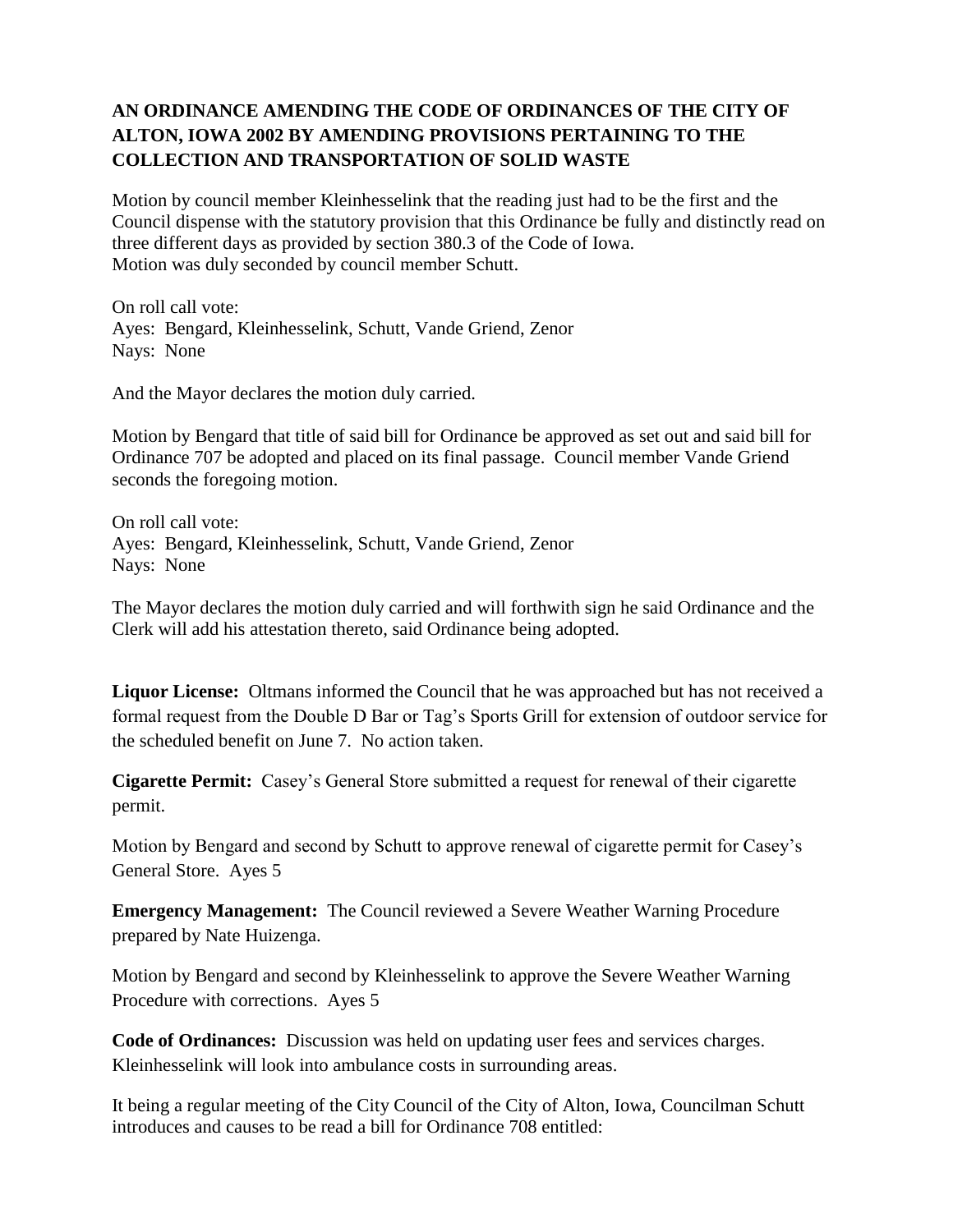# **AN ORDINANCE AMENDING THE CODE OF ORDINANCES OF THE CITY OF ALTON, IOWA 2002 BY AMENDING PROVISIONS PERTAINING TO APENDIX A, ARTICLE 1 – USER FEES AND SERVICE CHARGES**

Motion by council member Zenor that the reading just had to be the first and the Council dispense with the statutory provision that this Ordinance be fully and distinctly read on three different days as provided by section 380.3 of the Code of Iowa. Motion was duly seconded by council member Bengard.

On roll call vote: Ayes: Bengard, Kleinhesselink, Schutt, Vande Griend, Zenor Nays: None

And the Mayor declares the motion duly carried.

Motion by Schutt that title of said bill for Ordinance be approved as set out and said bill for Ordinance 708 be adopted and placed on its final passage. Council member Vande Griend seconds the foregoing motion.

On roll call vote: Ayes: Bengard, Kleinhesselink, Schutt, Vande Griend, Zenor Nays: None

The Mayor declares the motion duly carried and will forthwith sign he said Ordinance and the Clerk will add his attestation thereto, said Ordinance being adopted. **Transfer of Funds:** 

**RESOLUTION 14-05 "A RESOLUTION OF THE CITY COUNCIL OF ALTON, IOWA MAKING A TRANSFER OF FUNDS FROM THE ELECTRIC VEHICLE REPLACEMENT FUND TO THE CAPITAL EQUIPMENT FUND"** was introduced and moved for adoption by Council Member Kleinhesselink. Bengard seconded the motion to adopt.

Upon roll call vote, the following was recorded: Ayes: Bengard, Kleinhesselink, Schutt, Vande Griend, Zenor Nays: None Absent: None Whereupon the Mayor declared the Resolution duly adopted.

## **RESOLUTION 14-08 "A RESOLUTION OF THE CITY COUNCIL OF ALTON, IOWA MAKING A TRANSFER OF FUNDS FROM THE SEWER FUND TO THE CAPITAL GENERATOR FUND"** was introduced and moved for adoption by Council Member Bengard.

Zenor seconded the motion to adopt. Upon roll call vote, the following was recorded:

Ayes: Bengard, Kleinhesselink, Schutt, Vande Griend, Zenor Nays: None Absent: None Whereupon the Mayor declared the Resolution duly adopted